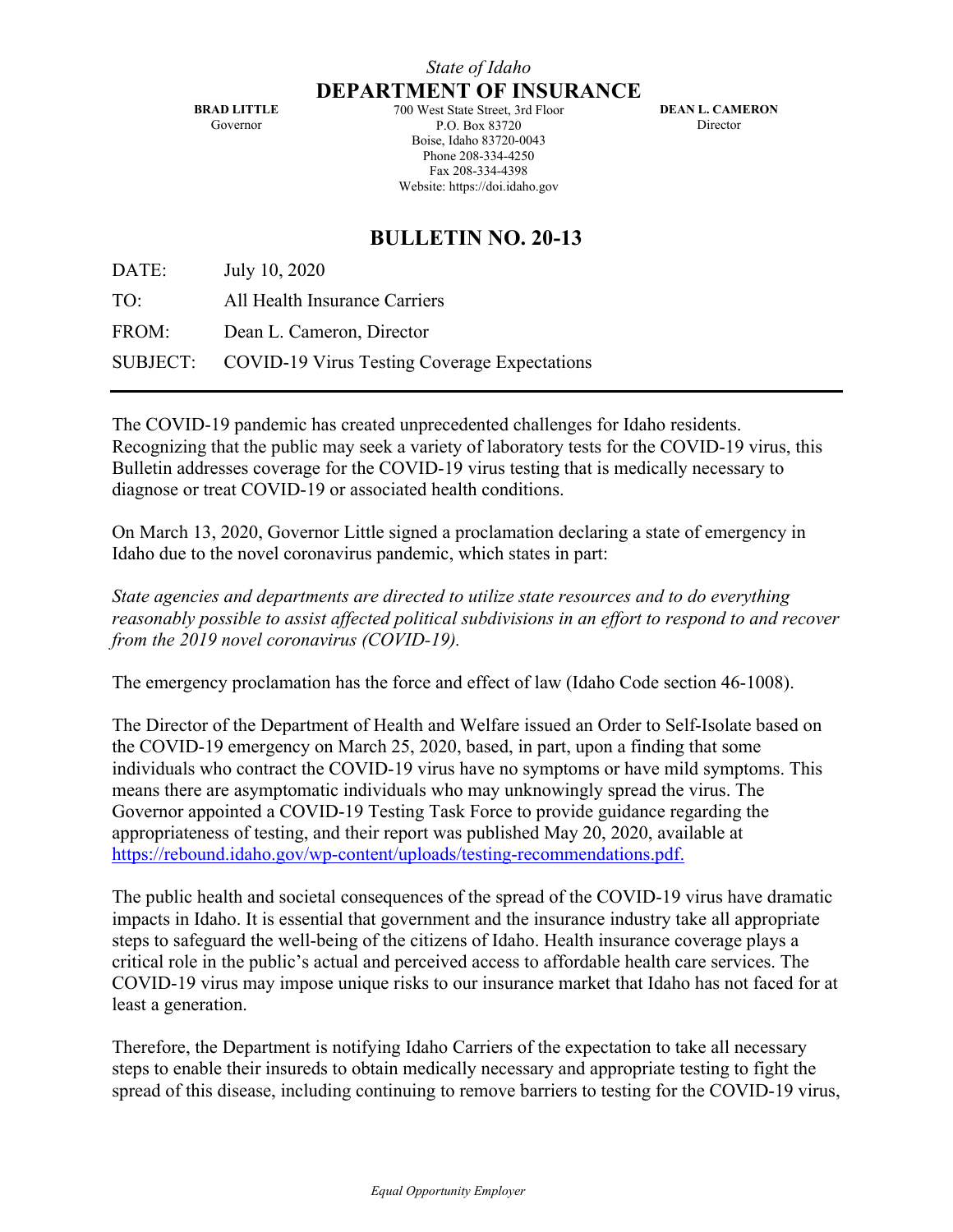in accordance and consistent with the COVID-19 Testing Recommendations of the Testing Task Force. To effectively remove barriers to testing and treatment of the COVID-19 virus, the Department recommends that Carriers:

- Establish and publicize how insureds can obtain direct responses from the Carrier about prevention and testing of the COVID-19 virus, about the insureds' available benefits, and how to find medical providers who offer testing for the virus.
- Relax prior approval requirements and procedures for medically necessary testing or treatment, so that insureds that may have been exposed to the COVID-19 virus may receive timely testing and treatment.
- Ease out-of-network requirements and procedures when access to urgent testing or treatment is unavailable from in-network providers.
- Forgo any cost-sharing (copayments, deductibles, or coinsurance) for covered COVID-19 virus diagnostic testing and related services, including influenza testing or other respiratory testing when done in conjunction with COVID-19 virus testing, at in-network doctors' offices, urgent care centers, or emergency rooms; and at out-of-network doctors' offices, urgent care centers, or emergency rooms when access to urgent testing or treatment is unavailable from in-network providers.

## **Diagnostic and Antibody Testing for the COVID-19 Virus**

At present, two main types of testing exist: diagnostic or antibody/serologic. Diagnostic tests, such as molecular (RT-PCR) and antigen tests, look for the presence of unique genetic material or specific proteins of the COVID-19 virus and are more beneficial in determining an active infection. Antibody testing can indicate current or past infection by detecting the presence of antibodies that bind to protein of the virus.

The Department expects Carriers to cover these tests in accordance with the recommendations of the Governor's COVID-19 Testing Task Force and federal guidance regarding the obligations of insurers under the First Coronavirus Response Act (the FFCRA) and the Coronavirus Aid, Relief, and Economic Security Act (the CARES Act). This expectation to cover diagnostic and antibody COVID-19 virus tests is limited to those that are approved, cleared, or authorized for patient use under the Federal Food, Drug, and Cosmetic Act, including through premarket approval or emergency use pathways, and tests that are developed and administered in accordance with state regulatory approval.

Carriers should cover COVID-19 virus tests that meet the above criteria when medically necessary for the individual, as determined by the individual's attending health care provider. An "attending health care provider" is an individual who is licensed (or otherwise authorized) under applicable law, who is acting within the scope of the provider's license (or authorization), and who is responsible for providing care to the patient. A health care provider need not be directly responsible for providing care to the patient to be considered an attending provider, as long as the provider makes an individualized clinical assessment to determine whether the test is medically necessary for the individual in accordance with current accepted standards of medical practice.